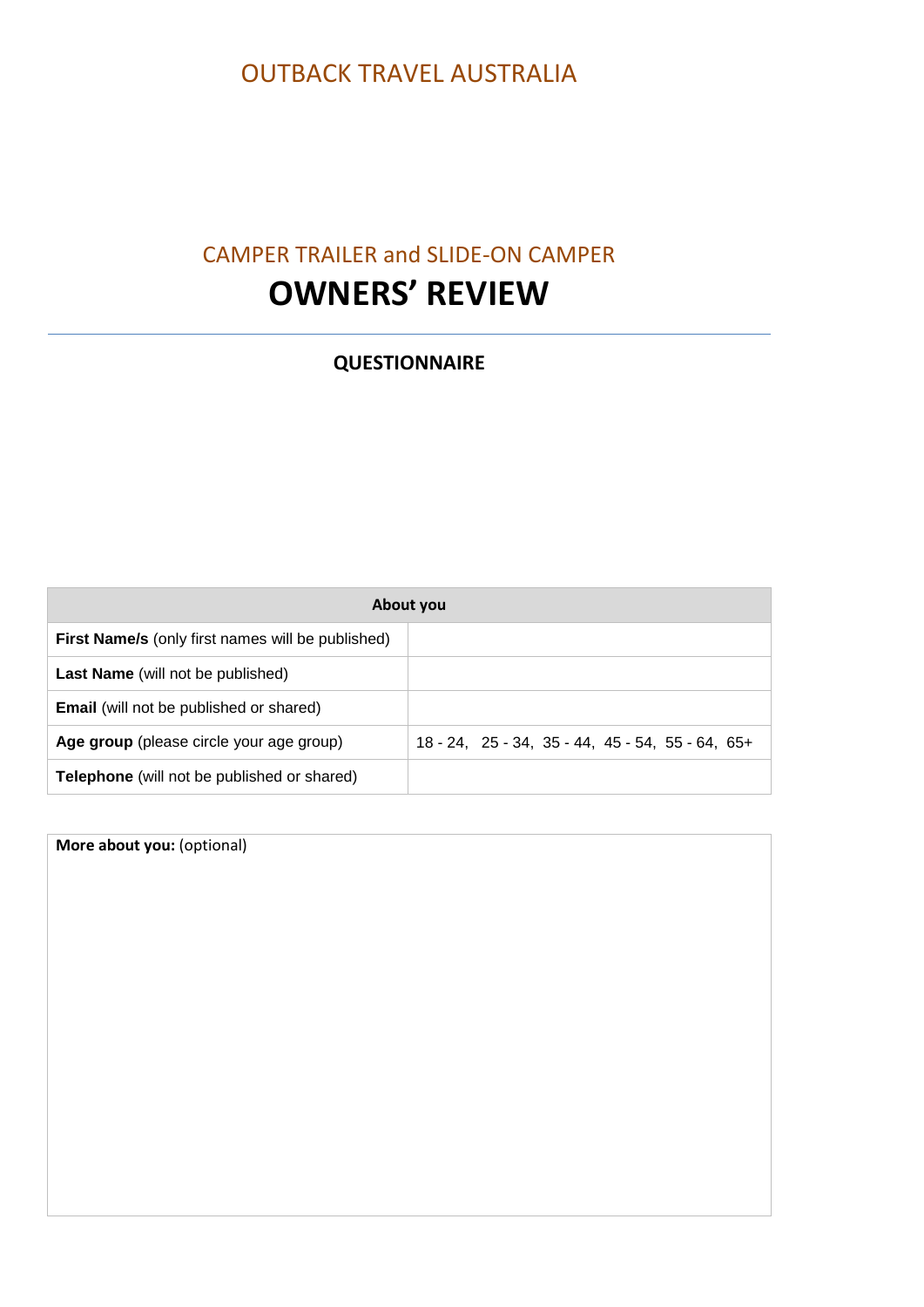| About your camper                              |                                                    |                                                             |  |            |              |  |  |  |
|------------------------------------------------|----------------------------------------------------|-------------------------------------------------------------|--|------------|--------------|--|--|--|
| Type camper trailer or slide-on                |                                                    |                                                             |  |            |              |  |  |  |
| Make                                           |                                                    |                                                             |  |            |              |  |  |  |
| Model                                          |                                                    |                                                             |  |            |              |  |  |  |
| Year manufactured                              |                                                    |                                                             |  |            |              |  |  |  |
| Country manufactured                           |                                                    |                                                             |  |            |              |  |  |  |
| Purchased - new or used                        |                                                    |                                                             |  |            |              |  |  |  |
| <b>Style</b>                                   |                                                    | Hard-floor                                                  |  | Soft-floor | Other        |  |  |  |
| Camper opening                                 |                                                    | Rear-fold                                                   |  | Side-fold  | Forward fold |  |  |  |
| Optional extras fitted                         |                                                    |                                                             |  |            |              |  |  |  |
| Price as purchased                             | \$                                                 |                                                             |  |            |              |  |  |  |
| Beds size and mattress comfort                 |                                                    |                                                             |  |            |              |  |  |  |
| How many people does the<br>camper sleep       |                                                    |                                                             |  |            |              |  |  |  |
| Kitchen type - slide-out, indoor,<br>outdoor.  |                                                    |                                                             |  |            |              |  |  |  |
| Cooker type - fuel, number of<br>burners etc.  |                                                    |                                                             |  |            |              |  |  |  |
| Fridge - brand, size, style,<br>freezer        |                                                    |                                                             |  |            |              |  |  |  |
| What do you like about the<br>kitchen setup    |                                                    |                                                             |  |            |              |  |  |  |
| What do you dislike about the<br>kitchen setup |                                                    |                                                             |  |            |              |  |  |  |
| Water tank capacity                            |                                                    |                                                             |  |            |              |  |  |  |
| Camper set-up time - with<br>awning            |                                                    |                                                             |  |            |              |  |  |  |
| Camper set-up time - no<br>awning              |                                                    |                                                             |  |            |              |  |  |  |
| Are the camper's storage areas<br>adequate     |                                                    |                                                             |  |            |              |  |  |  |
| Deciding factors for choosing<br>this brand    |                                                    |                                                             |  |            |              |  |  |  |
| Which best describes your style<br>of camping  | Set-up camp and stay in one place for the duration |                                                             |  |            |              |  |  |  |
|                                                |                                                    | Set-up camp for a day or two, then move on to another venue |  |            |              |  |  |  |
| How often do you use your<br>camper            |                                                    |                                                             |  |            |              |  |  |  |
| Axle weight when fully loaded                  |                                                    |                                                             |  |            |              |  |  |  |